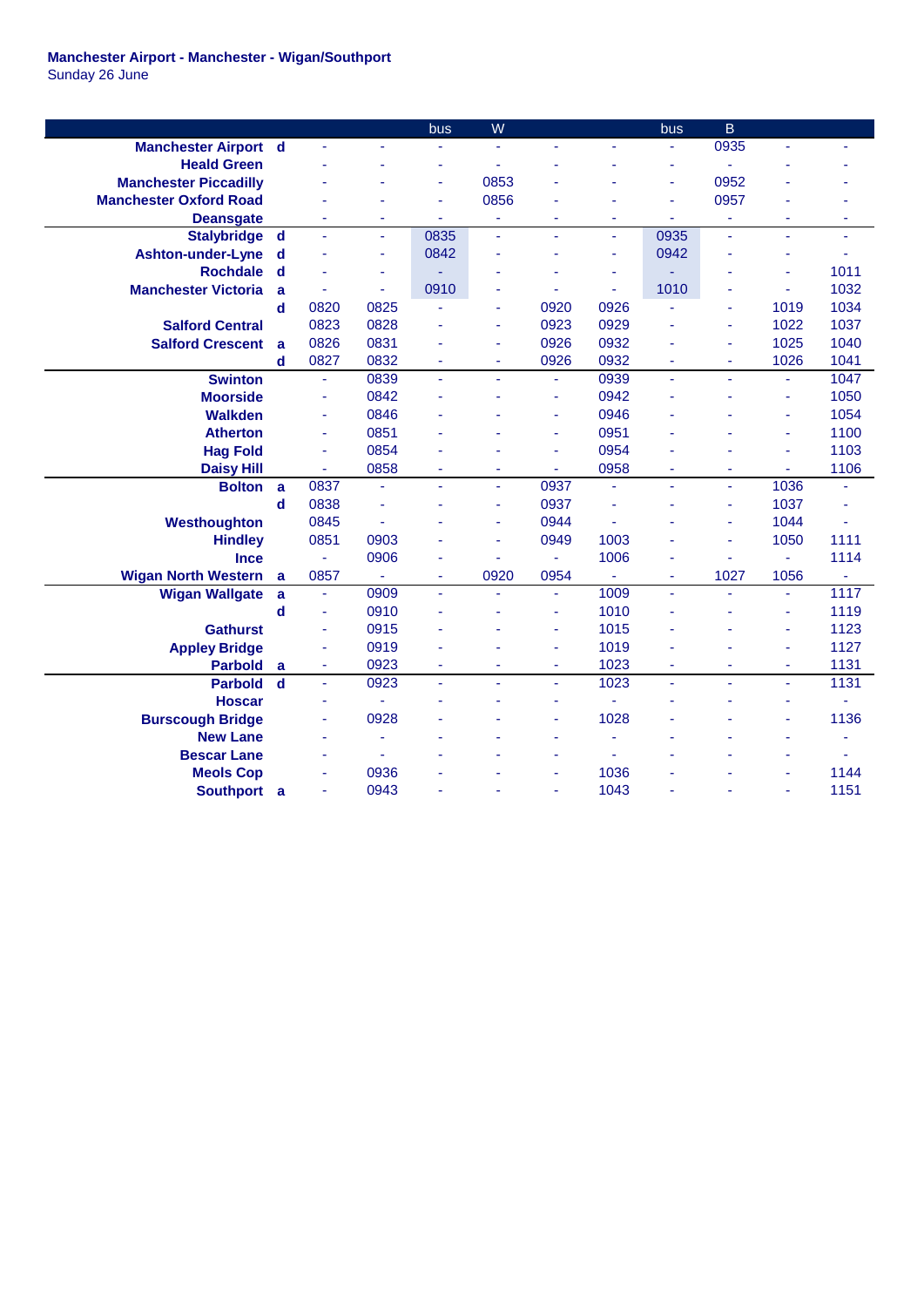|                               |             | bus            |                |                          | bus      | W                        |                |      | bus            | $\overline{B}$ |      |
|-------------------------------|-------------|----------------|----------------|--------------------------|----------|--------------------------|----------------|------|----------------|----------------|------|
| <b>Manchester Airport d</b>   |             |                |                |                          |          | 1132                     |                |      | ÷              | 1242           |      |
| <b>Heald Green</b>            |             |                |                |                          | L        | 1135                     |                |      | ä,             | 1246           |      |
| <b>Manchester Piccadilly</b>  |             |                |                |                          | ä,       | 1151                     |                |      | ä,             | 1301           |      |
| <b>Manchester Oxford Road</b> |             |                |                |                          | ä,       | 1154                     |                |      | ä,             | 1306           |      |
| <b>Deansgate</b>              |             |                |                | ä,                       | ä,       | $\overline{\phantom{a}}$ |                | ÷    | ä,             | ٠              | ä,   |
| <b>Stalybridge</b>            | $\mathbf d$ | 1035           | ä,             | ä,                       | 1135     | ä,                       | ä,             | ÷.   | 1235           | ä,             | ä,   |
| <b>Ashton-under-Lyne</b>      | d           | 1042           | ä,             | ÷,                       | 1142     | ä,                       | ÷              | ä,   | 1242           |                |      |
| <b>Rochdale</b>               | d           |                | ä,             | 1111                     |          |                          | ÷              | 1211 |                |                |      |
| <b>Manchester Victoria</b>    | a           | 1110           | ä,             | 1132                     | 1210     |                          | ä,             | 1232 | 1310           |                |      |
|                               | d           | L,             | 1119           | 1134                     | ä,       | $\blacksquare$           | 1219           | 1234 | ä,             | ٠              | 1319 |
| <b>Salford Central</b>        |             | ä,             | 1122           | 1137                     | L        | $\blacksquare$           | 1222           | 1237 |                | ä,             | 1322 |
| <b>Salford Crescent</b>       | a           | ÷,             | 1125           | 1140                     |          | $\overline{\phantom{a}}$ | 1225           | 1240 |                | ÷              | 1325 |
|                               | $\mathbf d$ | $\blacksquare$ | 1126           | 1141                     | ÷        | ٠                        | 1226           | 1241 | ٠              | ٠              | 1326 |
| <b>Swinton</b>                |             | $\blacksquare$ | ä,             | 1147                     | ÷.       | $\overline{\phantom{a}}$ | Ξ              | 1247 | $\blacksquare$ | ٠              |      |
| <b>Moorside</b>               |             |                | ÷              | 1150                     |          |                          | ÷              | 1250 |                |                |      |
| <b>Walkden</b>                |             |                | ÷              | 1154                     |          |                          | ä,             | 1254 |                |                |      |
| <b>Atherton</b>               |             |                | ÷              | 1200                     |          |                          | ä,             | 1300 |                |                |      |
| <b>Hag Fold</b>               |             |                | ä,             | 1203                     |          |                          | ä,             | 1303 |                |                |      |
| <b>Daisy Hill</b>             |             | $\blacksquare$ | ÷              | 1206                     | ä,       | $\blacksquare$           | ÷.             | 1306 | ä,             | ۰              | ä,   |
| <b>Bolton</b>                 | a           | ä,             | 1136           | $\bar{a}$                | L.       | $\mathbf{r}$             | 1236           | ä,   | ä,             | ä,             | 1336 |
|                               | $\mathbf d$ | ä,             | 1137           | ÷.                       |          | $\blacksquare$           | 1237           | ä,   |                | ٠              | 1337 |
| Westhoughton                  |             | ä,             | 1144           | ä,                       |          | ÷,                       | 1244           | ä,   |                | ٠              | 1344 |
| <b>Hindley</b>                |             | ä,             | 1150           | 1211                     |          | ÷,                       | 1250           | 1311 |                | ä,             | 1350 |
| <b>Ince</b>                   |             |                | Ξ              | 1214                     |          |                          | $\blacksquare$ | 1314 |                | ä,             | ٠    |
| <b>Wigan North Western</b>    | a           | ÷,             | 1156           | $\blacksquare$           | ä,       | 1218                     | 1256           | ÷,   | ٠              | 1332           | 1356 |
| <b>Wigan Wallgate</b>         | a           | $\omega$       | ä,             | 1217                     | ä,       | ä,                       | $\omega$       | 1317 | ä,             | ä,             |      |
|                               | $\mathbf d$ |                | ÷              | 1219                     |          |                          | ä,             | 1319 |                |                |      |
| <b>Gathurst</b>               |             |                | ä,             | 1223                     |          |                          | ä,             | 1323 |                |                |      |
| <b>Appley Bridge</b>          |             |                | ä,             | 1227                     |          |                          | ä,             | 1327 |                |                |      |
| <b>Parbold</b>                | a           | ÷              | ٠              | 1231                     | $\omega$ | ٠                        | ٠              | 1331 | ٠              | ٠              | ٠    |
| <b>Parbold</b>                | $\mathbf d$ | ä,             | ä,             | 1231                     | ä,       | $\mathbf{r}$             | $\blacksquare$ | 1331 | $\bar{a}$      | ä,             | ÷.   |
| <b>Hoscar</b>                 |             |                | ä,             | ÷                        |          |                          | ä,             | ä,   |                |                |      |
| <b>Burscough Bridge</b>       |             |                | ÷              | 1236                     |          |                          | ÷              | 1336 |                |                |      |
| <b>New Lane</b>               |             |                |                | $\overline{\phantom{a}}$ |          |                          |                | ä,   |                |                |      |
| <b>Bescar Lane</b>            |             |                |                |                          |          |                          |                |      |                |                |      |
| <b>Meols Cop</b>              |             |                | $\blacksquare$ | 1244                     |          |                          |                | 1344 |                |                |      |
| Southport a                   |             |                |                | 1251                     |          |                          |                | 1351 |                |                |      |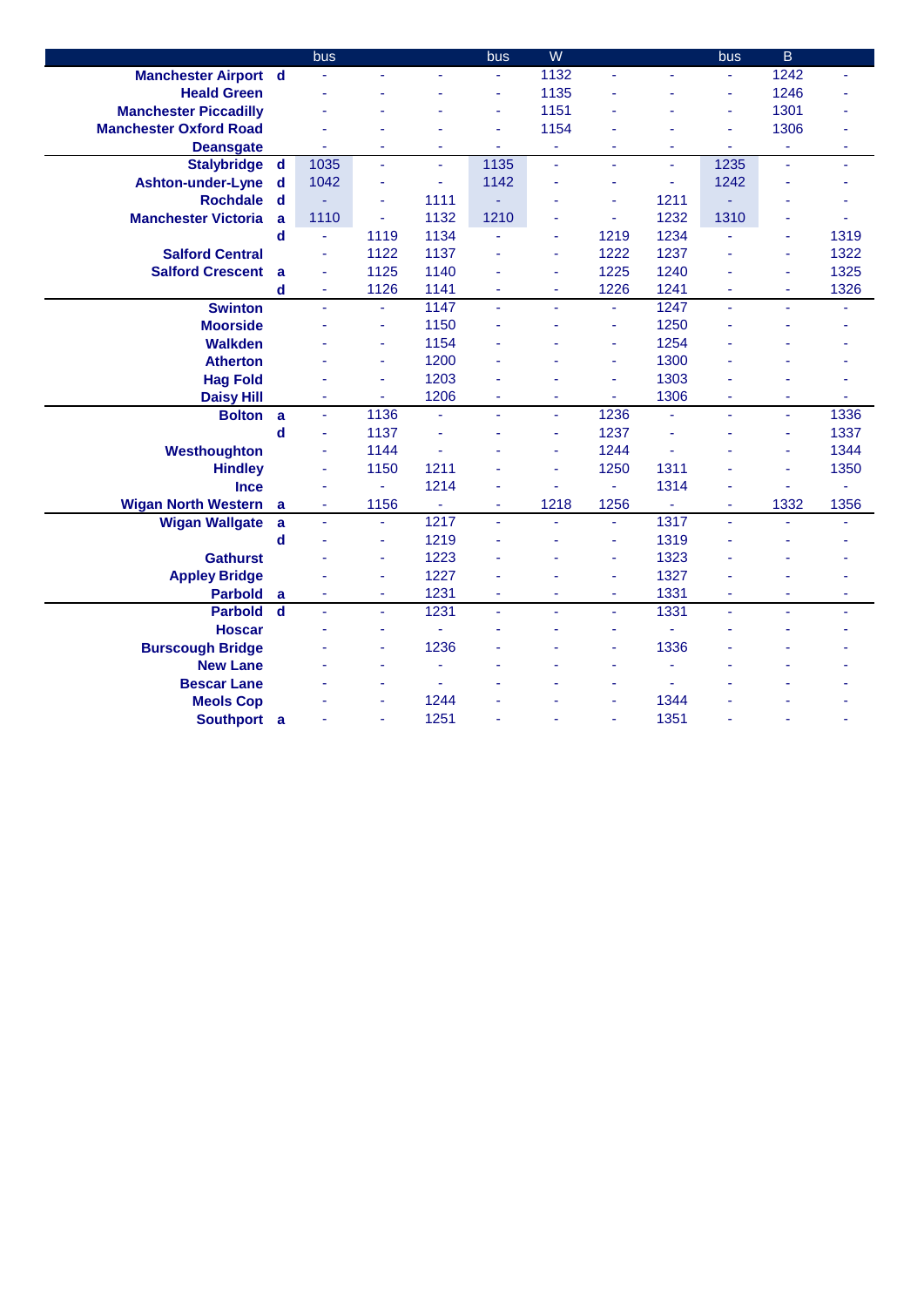|                               |             |                | bus  | $\overline{B}$ |                |                | bus            | W    |                |                | bus  |
|-------------------------------|-------------|----------------|------|----------------|----------------|----------------|----------------|------|----------------|----------------|------|
| <b>Manchester Airport d</b>   |             | $\blacksquare$ | ÷    | 1330           | ä,             |                | $\blacksquare$ | 1430 |                |                |      |
| <b>Heald Green</b>            |             |                | ä,   | 1334           |                |                | ÷,             | 1434 |                |                |      |
| <b>Manchester Piccadilly</b>  |             |                | ÷    | 1348           |                |                | ÷,             | 1448 |                |                |      |
| <b>Manchester Oxford Road</b> |             |                | ä,   | 1351           |                |                | $\blacksquare$ | 1451 |                |                |      |
| <b>Deansgate</b>              |             |                | ÷    | ÷              | ٠              | ٠              | ÷.             | ä,   |                | ٠              |      |
| <b>Stalybridge</b>            | $\mathbf d$ | ä,             | 1335 | ä,             | ä,             | ÷.             | 1435           | ä,   | ÷.             | ÷.             | 1535 |
| <b>Ashton-under-Lyne</b>      | d           | $\blacksquare$ | 1342 |                | ä,             | ÷,             | 1442           | ä,   | ä              | $\blacksquare$ | 1542 |
| <b>Rochdale</b>               | $\mathbf d$ | 1311           |      | ä,             | ä,             | 1411           |                | ä,   | ä,             | 1511           |      |
| <b>Manchester Victoria</b>    | a           | 1332           | 1410 | ä,             | ÷.             | 1432           | 1510           | ä,   | ä,             | 1533           | 1610 |
|                               | d           | 1334           | ÷,   | ٠              | 1420           | 1434           | ä,             | ٠    | 1520           | 1535           | ٠    |
| <b>Salford Central</b>        |             | 1337           | ä,   | ÷              | 1423           | 1437           |                | ÷,   | 1523           | 1538           |      |
| <b>Salford Crescent</b>       | a           | 1340           |      | ٠              | 1426           | 1440           |                | ÷    | 1526           | 1541           |      |
|                               | $\mathbf d$ | 1341           | ÷    | ٠              | 1427           | 1441           | ÷              | ÷    | 1527           | 1541           | ٠    |
| <b>Swinton</b>                |             | 1347           | ä,   | ÷              | $\blacksquare$ | 1447           | $\omega$       | ٠    | $\blacksquare$ | 1548           | ٠    |
| <b>Moorside</b>               |             | 1350           | ä,   |                | ä,             | 1450           |                |      | ä,             | 1551           |      |
| <b>Walkden</b>                |             | 1354           |      |                | ä,             | 1454           |                |      | ä,             | 1555           |      |
| <b>Atherton</b>               |             | 1400           | ä,   |                | ä,             | 1500           |                |      | ä,             | 1600           |      |
| <b>Hag Fold</b>               |             | 1403           |      |                | ä,             | 1503           |                |      | ä,             | 1603           |      |
| <b>Daisy Hill</b>             |             | 1406           | ÷    | ٠              | ÷              | 1506           | ÷,             | ä,   | ÷,             | 1606           | ä,   |
| <b>Bolton</b>                 | a           | ä,             | ä,   | ä,             | 1437           | ä,             | ä,             | ä,   | 1537           | ä,             | ÷,   |
|                               | $\mathbf d$ |                |      | ä,             | 1438           | ä,             |                | ä,   | 1538           | ÷              |      |
| Westhoughton                  |             | ä,             |      | ä,             | 1445           | ä,             |                | ÷,   | 1545           | ä,             |      |
| <b>Hindley</b>                |             | 1411           | ÷    | ä,             | 1451           | 1511           |                | ÷    | 1551           | 1611           |      |
| <b>Ince</b>                   |             | 1414           | ä,   |                | ÷.             | 1514           |                | ä,   | $\omega$       | 1614           |      |
| <b>Wigan North Western</b>    | a           | $\omega$       | ÷    | 1419           | 1457           | $\blacksquare$ | $\blacksquare$ | 1515 | 1557           | $\omega$       | ٠    |
| <b>Wigan Wallgate</b>         | a           | 1417           | ä,   |                | ä,             | 1517           |                | ä,   | ä,             | 1617           | ä,   |
|                               | $\mathbf d$ | 1419           | ä,   |                | ÷              | 1519           |                | ä,   | ä,             | 1619           |      |
| <b>Gathurst</b>               |             | 1423           | ä,   |                | ä,             | 1523           |                |      | ä,             | 1623           |      |
| <b>Appley Bridge</b>          |             | 1427           |      |                | ä,             | 1527           |                |      | ä,             | 1627           |      |
| <b>Parbold</b>                | a           | 1431           | ٠    | ٠              | $\blacksquare$ | 1531           | $\blacksquare$ | ٠    | ٠              | 1631           | ٠    |
| <b>Parbold</b>                | d           | 1431           | ä,   | u.             | ÷.             | 1531           | ä,             | ä,   | L,             | 1631           | ÷,   |
| <b>Hoscar</b>                 |             | ä,             |      |                | ÷              | ä,             |                | ٠    | ÷              |                |      |
| <b>Burscough Bridge</b>       |             | 1436           |      |                | ä,             | 1536           |                |      | ä,             | 1636           |      |
| <b>New Lane</b>               |             | ä,             |      |                | ÷              | ä,             |                |      | ٠              | ä,             |      |
| <b>Bescar Lane</b>            |             |                |      |                | ٠              |                |                |      | ä,             |                |      |
| <b>Meols Cop</b>              |             | 1444           |      |                | ٠              | 1544           |                |      | ä,             | 1644           |      |
| Southport a                   |             | 1451           |      |                | ÷              | 1551           |                |      | ä,             | 1651           |      |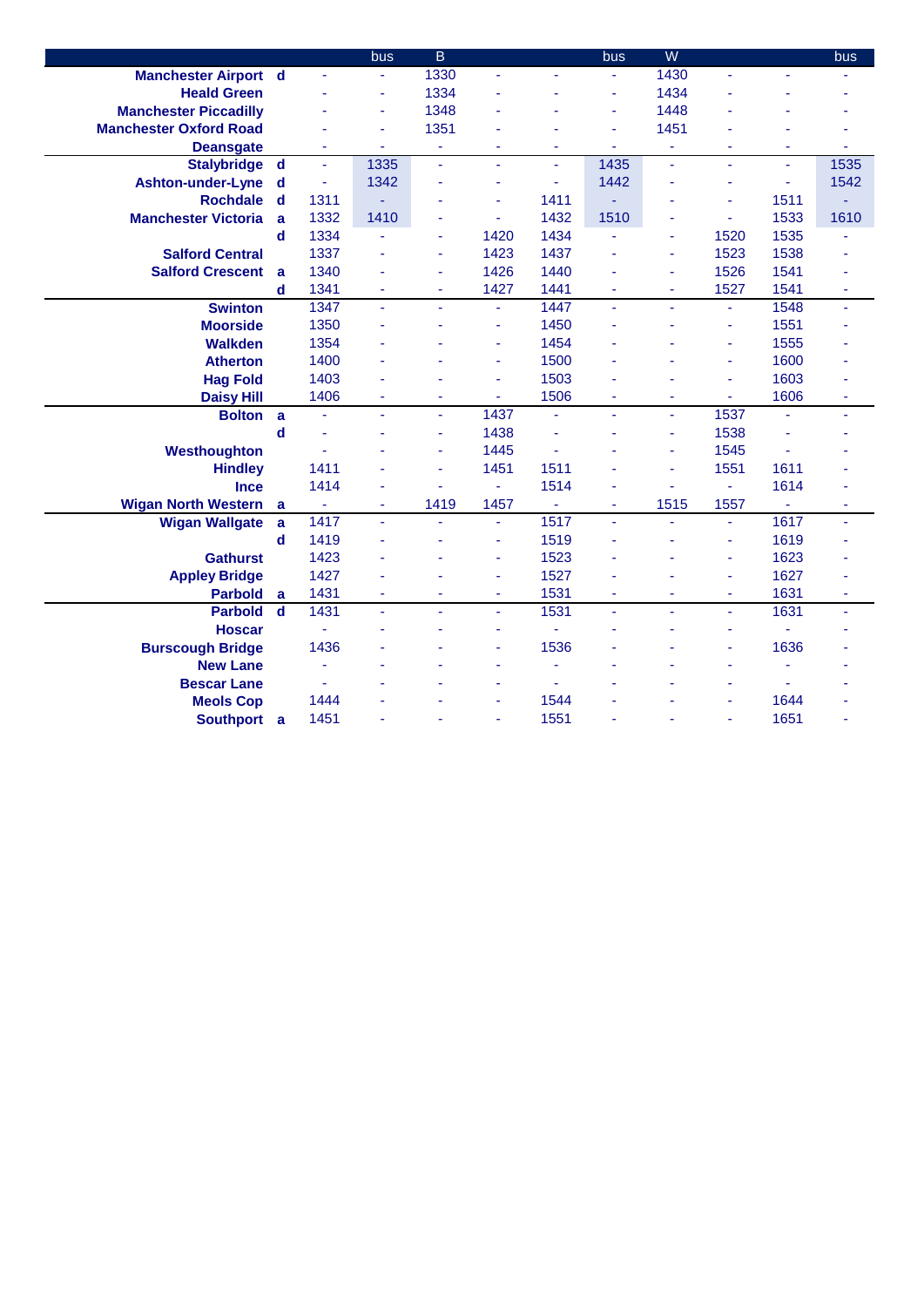|                               |              | $\overline{B}$ |                          |                | bus            |                |                | bus  | W    |                |                |
|-------------------------------|--------------|----------------|--------------------------|----------------|----------------|----------------|----------------|------|------|----------------|----------------|
| <b>Manchester Airport d</b>   |              | 1530           | ä,                       |                |                | ä,             |                | ÷    | 1730 | ä,             |                |
| <b>Heald Green</b>            |              | 1534           |                          |                |                |                |                | ä,   | 1734 |                |                |
| <b>Manchester Piccadilly</b>  |              | 1548           |                          |                |                |                |                | ä,   | 1748 |                |                |
| <b>Manchester Oxford Road</b> |              | 1551           |                          |                |                |                |                | ä,   | 1751 |                |                |
| <b>Deansgate</b>              |              | ä,             |                          |                | ä,             | ä,             |                | ä,   | ä,   | ä,             |                |
| <b>Stalybridge</b>            | <b>d</b>     | ä,             | ÷,                       | ÷.             | 1635           | ÷.             | ä,             | 1735 | u.   | ä,             | ٠              |
| <b>Ashton-under-Lyne</b>      | d            | í,             | $\blacksquare$           | ÷              | 1642           | ä,             | ä,             | 1742 | ä,   | ä              | ٠              |
| <b>Rochdale</b>               | d            | ä,             | $\blacksquare$           | 1611           |                | ٠              | 1711           |      | ٠    | ä,             | 1811           |
| <b>Manchester Victoria</b>    | $\mathbf{a}$ | ä,             | ÷                        | 1632           | 1710           | ÷              | 1732           | 1810 | ٠    | Ξ              | 1832           |
|                               | $\mathbf d$  | ä,             | 1620                     | 1634           | $\blacksquare$ | 1720           | 1734           | ä,   | ٠    | 1820           | 1834           |
| <b>Salford Central</b>        |              | ä              | 1623                     | 1637           | Ξ              | 1723           | 1737           |      | ä,   | 1823           | 1837           |
| <b>Salford Crescent</b>       | a            | ä              | 1626                     | 1640           | ä,             | 1726           | 1740           |      | ä,   | 1826           | 1840           |
|                               | $\mathbf d$  | ۰              | 1627                     | 1641           | ٠              | 1727           | 1741           | ٠    | ٠    | 1827           | 1841           |
| <b>Swinton</b>                |              | ä,             | $\blacksquare$           | 1647           | ä,             | ä,             | 1747           | ä,   | ÷.   | ÷,             | 1847           |
| <b>Moorside</b>               |              |                | ä,                       | 1650           |                | ä,             | 1750           |      |      | L,             | 1850           |
| <b>Walkden</b>                |              |                | ä,                       | 1654           |                | ä,             | 1754           |      |      | ä,             | 1854           |
| <b>Atherton</b>               |              |                | $\sim$                   | 1700           |                | ä,             | 1800           |      |      | ä,             | 1900           |
| <b>Hag Fold</b>               |              |                | $\overline{\phantom{a}}$ | 1703           |                | ä,             | 1803           |      |      | ä,             | 1903           |
| <b>Daisy Hill</b>             |              | ä,             | $\blacksquare$           | 1706           | ÷              | $\blacksquare$ | 1806           | ä,   | ٠    | $\blacksquare$ | 1906           |
| <b>Bolton</b>                 | a            | ä,             | 1637                     | ÷,             | ä,             | 1737           | ä,             | ä,   | ä,   | 1837           |                |
|                               | $\mathbf d$  | ä,             | 1638                     |                | ä,             | 1738           |                |      | ä,   | 1838           |                |
| Westhoughton                  |              | ä,             | 1645                     | ä,             | ä,             | 1745           | ä,             |      | ä,   | 1845           | ä,             |
| <b>Hindley</b>                |              | ä,             | 1651                     | 1711           | ä,             | 1751           | 1811           |      | ٠    | 1851           | 1911           |
| <b>Ince</b>                   |              | L,             | $\blacksquare$           | 1714           | ä,             | Ξ              | 1814           | ٠    |      | ä,             | 1914           |
| <b>Wigan North Western</b>    | a            | 1615           | 1657                     | $\blacksquare$ | ÷              | 1757           | $\blacksquare$ | ä,   | 1815 | 1857           | $\blacksquare$ |
| <b>Wigan Wallgate</b>         | a            | ä,             | $\omega$                 | 1717           | ä,             | $\blacksquare$ | 1817           | ä,   |      | ÷.             | 1917           |
|                               | $\mathbf d$  | ä,             | $\overline{\phantom{a}}$ | 1719           | ä,             | ٠              | 1819           | ٠    |      | ä,             | 1919           |
| <b>Gathurst</b>               |              |                | ÷                        | 1723           | ä,             | ٠              | 1823           | ٠    |      | ä,             | 1923           |
| <b>Appley Bridge</b>          |              |                | $\overline{\phantom{a}}$ | 1727           | ä,             | ٠              | 1827           | ٠    |      | ä,             | 1927           |
| <b>Parbold</b>                | a            | Ξ              | $\overline{\phantom{a}}$ | 1731           | $\blacksquare$ | ٠              | 1831           | ÷    | ٠    | ٠              | 1931           |
| <b>Parbold</b>                | $\mathbf d$  | ÷,             | ÷                        | 1731           | ä,             | Ξ              | 1831           | ä,   | ÷,   | ٠              | 1931           |
| <b>Hoscar</b>                 |              |                | ä,                       |                |                | ä,             |                |      |      | ä,             | ä,             |
| <b>Burscough Bridge</b>       |              |                | ÷                        | 1736           |                | ÷              | 1836           |      |      | ٠              | 1936           |
| <b>New Lane</b>               |              |                |                          |                |                |                |                |      |      | ä,             | ä,             |
| <b>Bescar Lane</b>            |              |                |                          |                |                |                |                |      |      |                |                |
| <b>Meols Cop</b>              |              |                |                          | 1744           |                |                | 1844           |      |      |                | 1944           |
| Southport a                   |              |                |                          | 1751           |                |                | 1851           |      |      |                | 1951           |
|                               |              |                |                          |                |                |                |                |      |      |                |                |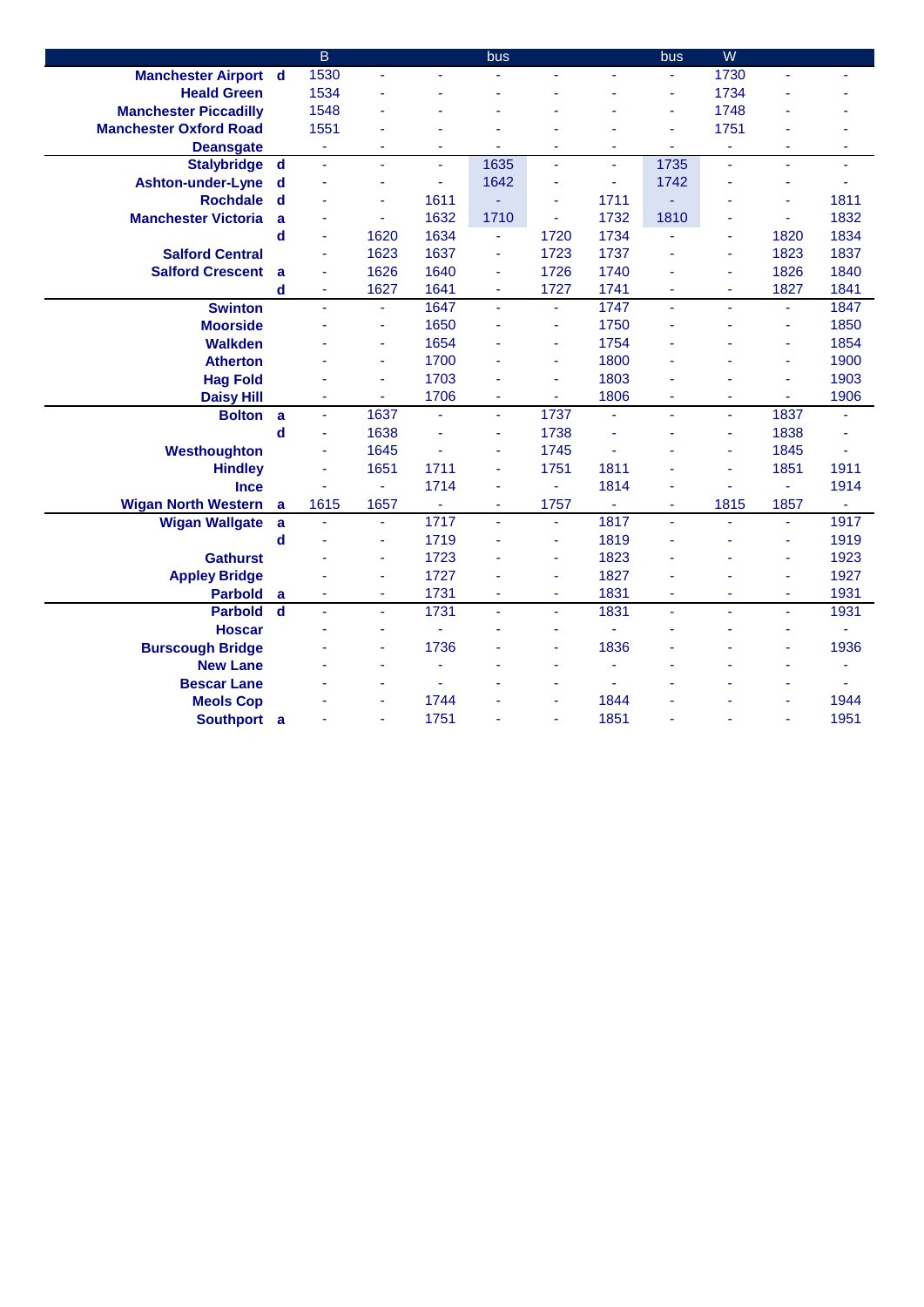|                               |             | bus            | $\overline{B}$ |                          |      | bus                      | $\overline{B}$ |      |                | bus            |      |
|-------------------------------|-------------|----------------|----------------|--------------------------|------|--------------------------|----------------|------|----------------|----------------|------|
| <b>Manchester Airport d</b>   |             | $\blacksquare$ | 1830           |                          |      |                          | 1930           | ä,   |                |                |      |
| <b>Heald Green</b>            |             | ä,             | 1834           |                          |      | ä,                       | 1934           |      |                |                |      |
| <b>Manchester Piccadilly</b>  |             | ÷,             | 1848           |                          |      | $\overline{\phantom{a}}$ | 1948           |      |                |                |      |
| <b>Manchester Oxford Road</b> |             | ä,             | 1851           |                          |      | ÷,                       | 1951           |      |                |                |      |
| <b>Deansgate</b>              |             | ä,             | ۰              |                          |      | $\overline{\phantom{a}}$ | ÷              |      |                |                | ä,   |
| <b>Stalybridge</b>            | $\mathbf d$ | 1835           | L,             | L.                       | ä,   | 1935                     | L,             | L,   | ä,             | 2035           | ä,   |
| <b>Ashton-under-Lyne</b>      | d           | 1842           | ÷              |                          | Ξ    | 1942                     |                | ä,   | ä,             | 2042           | ä,   |
| <b>Rochdale</b>               | $\mathbf d$ |                | ä,             | ä,                       | 1911 |                          |                | ä,   | 2011           |                |      |
| <b>Manchester Victoria</b>    | a           | 1910           | ÷              | ä,                       | 1932 | 2010                     |                | ä,   | 2032           | 2110           | ä,   |
|                               | $\mathbf d$ |                | ä,             | 1920                     | 1934 | ä,                       | ä,             | 2020 | 2034           | ÷.             | 2119 |
| <b>Salford Central</b>        |             |                | ä,             | 1923                     | 1937 | ä,                       | ÷              | 2023 | 2037           | ä,             | 2122 |
| <b>Salford Crescent</b>       | a           |                | ä,             | 1926                     | 1940 |                          | $\blacksquare$ | 2026 | 2040           | ٠              | 2125 |
|                               | d           | ä,             | ÷              | 1927                     | 1941 | $\blacksquare$           | $\blacksquare$ | 2027 | 2041           | $\blacksquare$ | 2126 |
| <b>Swinton</b>                |             | ä,             | ÷,             | ÷,                       | 1947 | $\blacksquare$           | ÷.             | ä,   | 2047           | ÷.             |      |
| <b>Moorside</b>               |             |                |                | ä,                       | 1950 |                          |                | ÷,   | 2050           |                |      |
| <b>Walkden</b>                |             |                |                | ä,                       | 1954 |                          |                | ä,   | 2054           |                |      |
| <b>Atherton</b>               |             |                |                | ÷                        | 2000 |                          |                | ÷    | 2100           |                |      |
| <b>Hag Fold</b>               |             |                |                | ä,                       | 2003 |                          |                | ä,   | 2103           |                |      |
| <b>Daisy Hill</b>             |             |                | $\blacksquare$ | ä,                       | 2006 | $\overline{\phantom{a}}$ | $\blacksquare$ | ä,   | 2106           | ä,             |      |
| <b>Bolton</b>                 | a           | ä,             | $\blacksquare$ | 1937                     | ÷.   | $\blacksquare$           | ä,             | 2037 | $\blacksquare$ | ÷.             | 2136 |
|                               | $\mathbf d$ |                | ÷              | 1938                     | L,   |                          | ä,             | 2038 | ä,             | ä,             | 2137 |
| Westhoughton                  |             |                | ä,             | 1945                     | ä,   |                          | ä,             | 2045 |                | ä,             | 2144 |
| <b>Hindley</b>                |             |                | ÷              | 1951                     | 2011 |                          | ä,             | 2051 | 2111           | ä,             | 2150 |
| <b>Ince</b>                   |             |                | ä,             | $\omega$                 | 2014 | ä,                       | ä,             | ä,   | 2114           | ä,             |      |
| <b>Wigan North Western</b>    | a           | ä,             | 1915           | 1957                     | Ξ    | ٠                        | 2015           | 2057 | ÷              | ٠              | 2156 |
| <b>Wigan Wallgate</b>         | a           | ä,             | ä,             | ÷.                       | 2017 | ä,                       |                | ä,   | 2117           | ÷.             |      |
|                               | $\mathbf d$ |                |                | ä,                       | 2019 |                          |                | ä,   | 2119           |                |      |
| <b>Gathurst</b>               |             |                |                | ä,                       | 2023 |                          |                | ä,   | 2123           |                |      |
| <b>Appley Bridge</b>          |             |                |                | ä,                       | 2027 |                          |                | ä,   | 2127           |                |      |
| <b>Parbold</b>                | a           | ÷,             | ä,             | ÷                        | 2031 | $\blacksquare$           | ä,             | ÷    | 2131           | ٠              | ÷    |
| <b>Parbold</b>                | $\mathbf d$ | ä,             | ä,             | ÷,                       | 2031 | $\omega$                 | ä,             | ä,   | 2131           | ÷.             | ä,   |
| <b>Hoscar</b>                 |             |                | ٠              | $\blacksquare$           | ä,   |                          |                | ÷    | ä,             |                |      |
| <b>Burscough Bridge</b>       |             |                |                | ÷                        | 2036 |                          |                | ä,   | 2136           |                |      |
| <b>New Lane</b>               |             |                |                | $\overline{\phantom{a}}$ | ä,   |                          |                | ä,   |                |                |      |
| <b>Bescar Lane</b>            |             |                |                | ÷                        |      |                          |                |      |                |                |      |
| <b>Meols Cop</b>              |             |                |                | ä,                       | 2044 |                          |                | ä,   | 2144           |                |      |
| Southport a                   |             |                |                | ä,                       | 2051 |                          |                | ÷    | 2151           |                |      |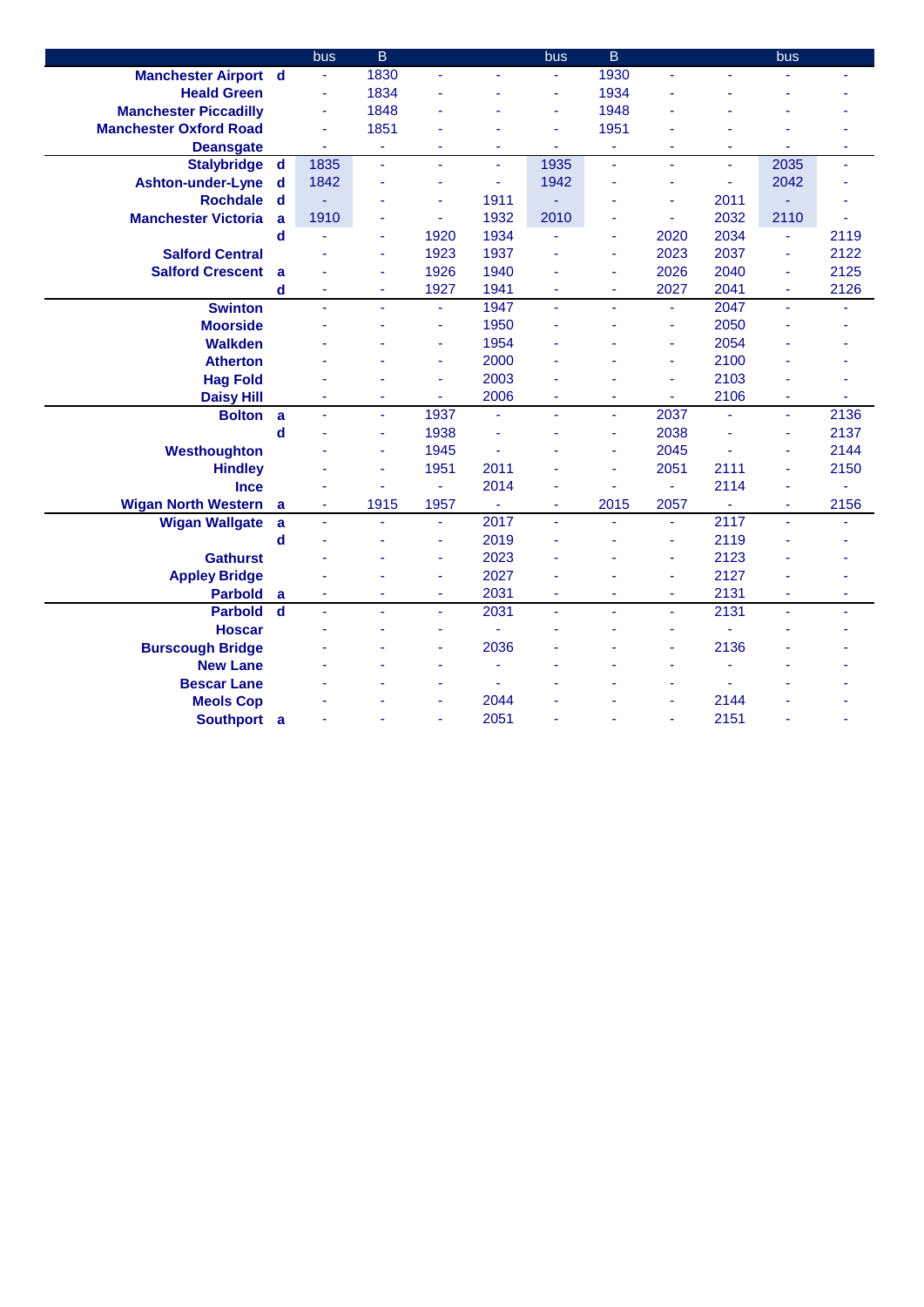|                               |             |      | bus  |      | bus  |      | bus  |
|-------------------------------|-------------|------|------|------|------|------|------|
| <b>Manchester Airport</b>     | $\mathbf d$ |      |      |      |      |      |      |
| <b>Heald Green</b>            |             |      |      |      |      |      |      |
| <b>Manchester Piccadilly</b>  |             |      |      |      |      |      |      |
| <b>Manchester Oxford Road</b> |             |      |      |      |      |      |      |
| <b>Deansgate</b>              |             |      |      |      |      |      |      |
| <b>Stalybridge</b>            | $\mathbf d$ |      | 2135 | L,   | 2235 |      | 2305 |
| Ashton-under-Lyne             | $\mathbf d$ |      | 2142 |      | 2242 |      | 2312 |
| <b>Rochdale</b>               | $\mathbf d$ | 2111 | ÷,   |      | ٠    |      |      |
| <b>Manchester Victoria</b>    | a           | 2132 | 2210 |      | 2310 |      | 2340 |
|                               | $\mathbf d$ | 2134 |      | 2219 | ä,   | 2319 |      |
| <b>Salford Central</b>        |             | 2137 |      | 2222 |      | 2322 |      |
| <b>Salford Crescent</b>       | a           | 2140 |      | 2225 |      | 2325 |      |
|                               | $\mathbf d$ | 2140 |      | 2226 |      | 2326 |      |
| <b>Swinton</b>                |             | 2147 | ä,   | ä,   | ä,   |      |      |
| <b>Moorside</b>               |             | 2149 |      |      |      |      |      |
| <b>Walkden</b>                |             | 2153 |      |      |      |      |      |
| <b>Atherton</b>               |             | 2159 |      |      |      |      |      |
| <b>Hag Fold</b>               |             | 2201 |      |      |      |      |      |
| <b>Daisy Hill</b>             |             | 2205 | ٠    | ä,   | ۰    | ä,   | ٠    |
| <b>Bolton</b>                 | a           | ä    | ÷,   | 2236 | ä,   | 2336 | ä,   |
|                               | d           |      |      | 2237 |      | 2337 |      |
| Westhoughton                  |             | ä    | ۰    | 2244 |      | 2344 |      |
| <b>Hindley</b>                |             | 2210 |      | 2250 | ä,   | 2349 |      |
| Ince                          |             | 2213 | ۰    | ä,   |      | ٠    |      |
| <b>Wigan North Western</b>    | a           | ۰    | ٠    | 2256 | ۰    | ۰    | ۰    |
| <b>Wigan Wallgate</b>         | a           | 2216 | ٠    | ۰    | ÷,   | 2355 | ä,   |
|                               | $\mathbf d$ | 2217 |      |      |      |      |      |
| <b>Gathurst</b>               |             | 2222 |      |      |      |      |      |
| <b>Appley Bridge</b>          |             | 2226 |      |      |      |      |      |
| <b>Parbold</b>                | a           | 2230 | ä    | L,   |      | ä    |      |
| <b>Parbold</b>                | $\mathbf d$ | 2230 | ä,   | L,   | L,   |      |      |
| <b>Hoscar</b>                 |             | ä,   |      |      |      |      |      |
| <b>Burscough Bridge</b>       |             | 2235 |      |      |      |      |      |
| <b>New Lane</b>               |             | ä    |      |      |      |      |      |
| <b>Bescar Lane</b>            |             | ÷,   |      |      |      |      |      |
| <b>Meols Cop</b>              |             | 2242 |      |      |      |      |      |
| <b>Southport</b>              | a           | 2250 |      |      |      |      |      |

B To Barrow-in-Furness.

W To Windermere.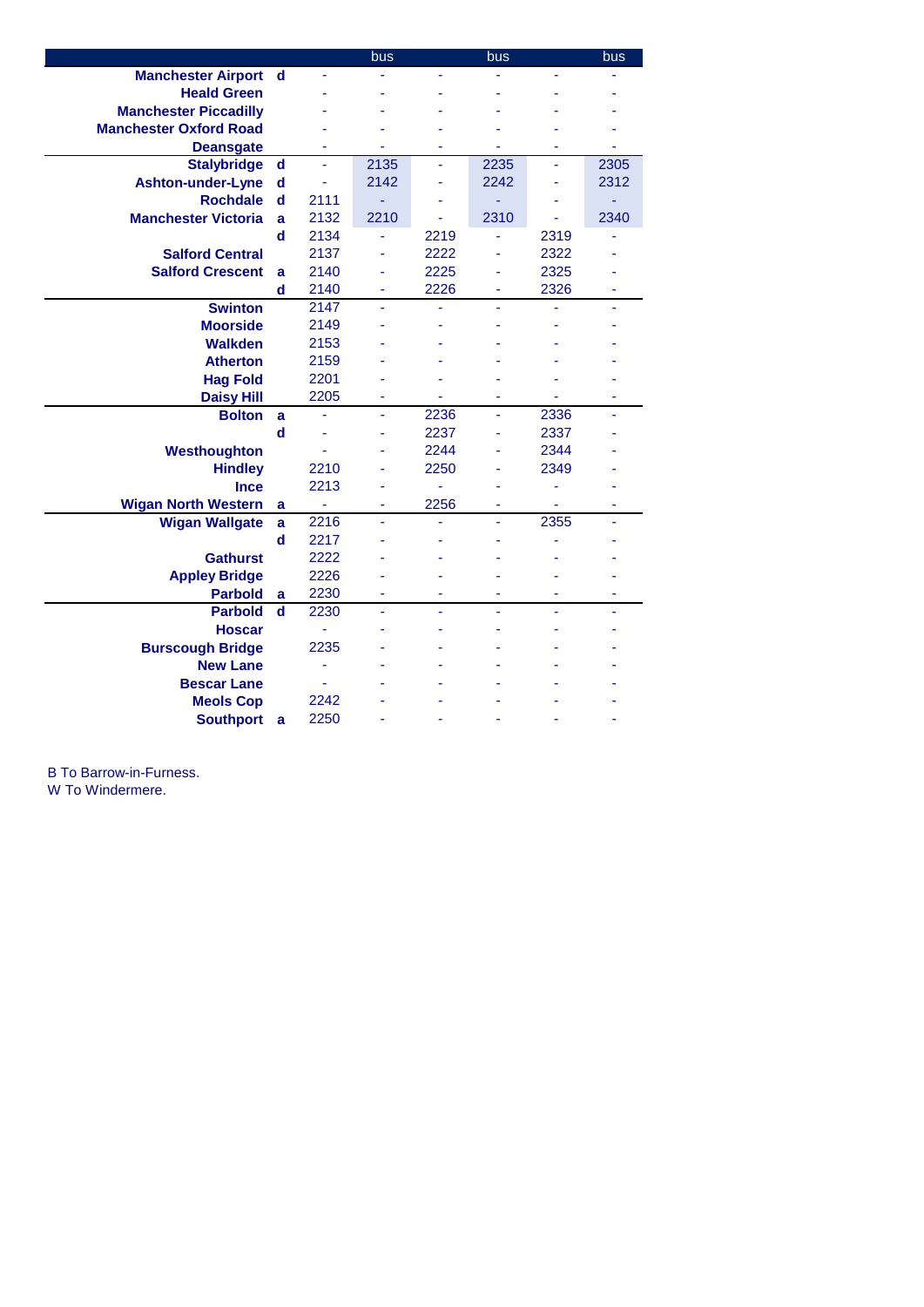## **Southport/Wigan - Manchester - Manchester Airport** Sunday 26 June

|                               |             | bus  | N    | bus  |      | N              |                | bus  |                          | $\overline{N}$ |      |
|-------------------------------|-------------|------|------|------|------|----------------|----------------|------|--------------------------|----------------|------|
| Southport d                   |             |      | ä,   |      |      | 0842           |                |      |                          | 0938           | ÷.   |
| <b>Meols Cop</b>              |             |      |      |      |      | 0848           |                |      |                          | 0944           |      |
| <b>Bescar Lane</b>            |             |      |      |      |      |                |                |      |                          | ä,             |      |
| <b>New Lane</b>               |             |      |      |      |      |                |                |      |                          | ä,             |      |
| <b>Burscough Bridge</b>       |             |      |      |      |      | 0856           |                |      |                          | 0952           |      |
| <b>Hoscar</b>                 |             |      |      |      |      | ä,             |                |      | ٠                        | ä,             |      |
| <b>Parbold</b>                | a           |      |      | ٠    | ٠    | 0900           |                |      | $\overline{\phantom{a}}$ | 0956           | ä,   |
| <b>Parbold</b>                | $\mathbf d$ | ä,   | ä,   | ٠    | ä,   | 0901           | ä,             | ٠    | ÷.                       | 0957           | ÷.   |
| <b>Appley Bridge</b>          |             |      | ٠    |      | ä,   | 0905           |                |      |                          | 1001           |      |
| <b>Gathurst</b>               |             |      |      |      | ä,   | 0909           |                |      | $\overline{\phantom{a}}$ | 1005           |      |
| <b>Wigan Wallgate</b>         | a           |      |      |      | ä,   | 0913           |                |      |                          | 1009           |      |
|                               | $\mathbf d$ | ä,   | 0814 | ÷    | ä,   | 0915           |                |      | ä,                       | 1015           | ä,   |
| <b>Wigan North Western</b>    | $\mathbf d$ | ÷    | ä,   | ÷    | 0926 | $\blacksquare$ | 0927           | ä,   | 1023                     | ä,             | 1027 |
| <b>Ince</b>                   |             | ä,   | 0817 |      | ä,   | 0918           |                |      |                          | 1018           | ä,   |
| <b>Hindley</b>                |             | ÷    | 0820 |      | ä,   | 0922           | 0932           |      | $\overline{\phantom{a}}$ | 1022           | 1032 |
| Westhoughton                  |             |      | ä,   |      | ä,   | ÷              | 0937           |      | ٠                        | ÷              | 1037 |
| <b>Bolton</b>                 | a           |      | ٠    |      |      | ÷,             | 0945           |      |                          | ä,             | 1045 |
|                               | d           | ÷    | ٠    | ٠    | ۰    | ٠              | 0945           |      | ٠                        | ٠              | 1045 |
| <b>Daisy Hill</b>             |             | ä,   | 0825 | ä,   | ä,   | 0926           | ä,             | ä,   | ÷.                       | 1026           | L    |
| <b>Hag Fold</b>               |             | ä,   | 0828 |      | ä,   | 0929           |                |      |                          | 1029           |      |
| <b>Atherton</b>               |             | ä,   | 0830 |      | ä,   | 0932           |                |      |                          | 1032           |      |
| <b>Walkden</b>                |             |      | 0836 |      | ä,   | 0937           |                |      |                          | 1037           |      |
| <b>Moorside</b>               |             | ä,   | 0840 |      | ä,   | 0941           |                |      |                          | 1041           |      |
| <b>Swinton</b>                |             | ä,   | 0842 | ÷    | ä,   | 0944           |                | ٠    | ٠                        | 1044           | ä,   |
| <b>Salford Crescent</b>       | a           | ä,   | 0851 | ä,   | ä,   | 0951           | 0957           | ä,   | ٠                        | 1051           | 1057 |
|                               | $\mathbf d$ | ä,   | 0851 |      | ä,   | 0952           | 0958           | ä,   | ٠                        | 1052           | 1058 |
| <b>Salford Central</b>        |             |      | 0854 |      | ä,   | 0955           | 1001           |      | ٠                        | 1055           | 1101 |
| <b>Manchester Victoria</b>    | a           | ä,   | 0857 |      | ä,   | 0958           | 1004           |      |                          | 1058           | 1104 |
|                               | d           | 0810 | 0858 | 0910 | ä,   | 1000           | $\blacksquare$ | 1010 | ÷                        | 1059           | ä,   |
| <b>Rochdale</b>               | a           |      | 0919 |      | ä,   | 1020           | ä,             |      | ٠                        | 1120           |      |
| <b>Ashton-under-Lyne</b>      | a           | 0838 | ÷    | 0938 | ä,   |                | ä,             | 1038 |                          | ä,             |      |
| <b>Stalybridge</b>            | a           | 0845 | ÷    | 0945 | ä,   | $\blacksquare$ | $\blacksquare$ | 1045 |                          | ÷              | ä,   |
| <b>Deansgate</b>              | a           |      | ä,   | ä,   | ä,   | ä,             | ä,             | ÷    | ÷                        | ä,             | ÷    |
| <b>Manchester Oxford Road</b> | a           |      | ٠    | ÷    | 0956 |                |                | ä,   | 1052                     | ٠              |      |
| <b>Manchester Piccadilly</b>  | a           |      |      | ÷    | 1001 |                |                | ÷    | 1056                     |                |      |
| <b>Heald Green</b>            | a           |      |      | ä,   | 1019 |                |                | ä,   | 1117                     |                |      |
| <b>Manchester Airport</b>     | a           |      |      | ÷    | 1023 |                |                | ÷    | 1121                     |                |      |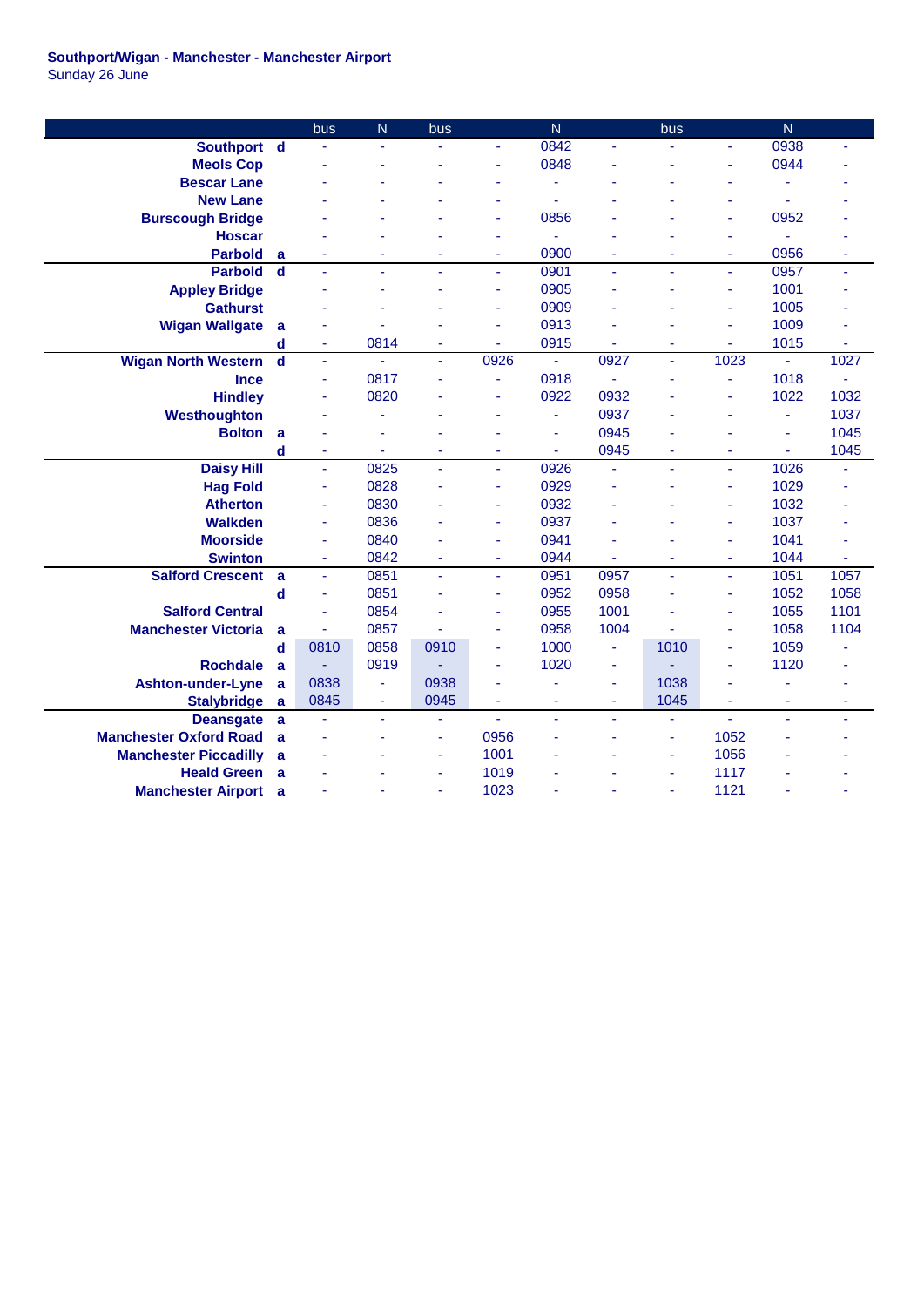|                               |                         | bus            |      | $\overline{\mathsf{N}}$ |                | bus      | $\overline{N}$ |      | bus  |                | $\overline{N}$ |
|-------------------------------|-------------------------|----------------|------|-------------------------|----------------|----------|----------------|------|------|----------------|----------------|
| Southport d                   |                         |                | ä,   | 1038                    | ä,             |          | 1138           | ä,   |      | ÷.             | 1238           |
| <b>Meols Cop</b>              |                         |                | ä,   | 1044                    |                |          | 1144           |      |      |                | 1244           |
| <b>Bescar Lane</b>            |                         |                | ä,   | ä,                      |                | ٠        |                |      |      | ä,             |                |
| <b>New Lane</b>               |                         |                |      |                         |                |          |                |      |      |                |                |
| <b>Burscough Bridge</b>       |                         |                | ÷    | 1052                    |                | ä,       | 1152           |      |      | ä,             | 1252           |
| <b>Hoscar</b>                 |                         |                | ä,   |                         |                | ä,       |                |      |      | L              | ä,             |
| <b>Parbold</b>                | a                       |                | ÷    | 1056                    | ٠              | ÷        | 1156           | ÷    | ÷    | ٠              | 1256           |
| <b>Parbold</b>                | $\mathbf d$             | L,             | ä,   | 1057                    | ä,             | $\omega$ | 1157           | ä,   | ä,   | ä,             | 1257           |
| <b>Appley Bridge</b>          |                         |                | ÷    | 1101                    | L,             | ٠        | 1201           | ä    |      | ä,             | 1301           |
| <b>Gathurst</b>               |                         |                | ä,   | 1105                    |                | ä,       | 1205           | ä,   |      | L,             | 1305           |
| <b>Wigan Wallgate</b>         | a                       |                | ä,   | 1109                    |                | ÷        | 1209           |      |      | ä,             | 1309           |
|                               | d                       | ä,             | ۰    | 1115                    |                | ٠        | 1215           | ۰    | ÷    | ٠              | 1315           |
| <b>Wigan North Western</b>    | $\overline{\mathbf{d}}$ | ä,             | 1123 | $\blacksquare$          | 1127           | ä,       | ÷.             | 1227 | ä,   | 1323           |                |
| <b>Ince</b>                   |                         |                | ä,   | 1118                    |                | ä,       | 1218           | L,   |      | ä,             | 1318           |
| <b>Hindley</b>                |                         |                | ä,   | 1122                    | 1132           |          | 1222           | 1232 |      |                | 1322           |
| Westhoughton                  |                         |                |      | ä,                      | 1137           |          | ä,             | 1237 |      |                |                |
| <b>Bolton</b>                 | a                       |                |      | ä                       | 1145           |          |                | 1245 |      |                |                |
|                               | d                       |                |      | ä,                      | 1145           | ä,       | ä,             | 1245 | ä,   | ä,             | ٠              |
| <b>Daisy Hill</b>             |                         |                | ä,   | 1126                    | L.             | ä,       | 1226           | ä,   | ä,   | L,             | 1326           |
| <b>Hag Fold</b>               |                         |                | ä,   | 1129                    | L              | ä,       | 1229           | ä,   |      | ä,             | 1329           |
| <b>Atherton</b>               |                         |                | ä,   | 1132                    |                | ä,       | 1232           | ä,   |      | ä,             | 1332           |
| <b>Walkden</b>                |                         |                | ä,   | 1137                    | L              | ä,       | 1237           | L,   |      | L              | 1337           |
| <b>Moorside</b>               |                         |                | ä,   | 1141                    |                | ÷        | 1241           | ä,   |      | ä,             | 1341           |
| <b>Swinton</b>                |                         |                | ä,   | 1144                    | ÷.             | ٠        | 1244           | ä,   | ÷    | ä,             | 1344           |
| <b>Salford Crescent</b>       | a                       |                | ä,   | 1151                    | 1157           | ä,       | 1251           | 1257 |      | ä,             | 1351           |
|                               | d                       |                | ä,   | 1152                    | 1158           | ä,       | 1252           | 1258 |      | L,             | 1352           |
| <b>Salford Central</b>        |                         |                | ä,   | 1157                    | 1201           | ä,       | 1255           | 1301 |      | ä,             | 1355           |
| <b>Manchester Victoria</b>    | a                       |                | ä,   | 1200                    | 1206           | ä,       | 1258           | 1304 |      | ä,             | 1358           |
|                               | d                       | 1110           | ä,   | 1202                    | ä,             | 1210     | 1300           | ä,   | 1310 | ä,             | 1400           |
| <b>Rochdale</b>               | a                       |                | ä,   | 1222                    | ä,             |          | 1320           | ÷    |      | ä,             | 1420           |
| <b>Ashton-under-Lyne</b>      | a                       | 1138           | ä,   |                         | ä,             | 1238     |                | ÷    | 1338 | ä,             | ٠              |
| <b>Stalybridge</b>            | a                       | 1145           | ÷    | ٠                       | $\blacksquare$ | 1245     | ÷              | ٠    | 1345 | ÷              | ۰              |
| <b>Deansgate</b>              | a                       | ä,             | ä,   | ä,                      | ä,             |          | ÷,             | ٠    | ÷,   | $\blacksquare$ | ٠              |
| <b>Manchester Oxford Road</b> | a                       | $\blacksquare$ | 1150 |                         |                |          |                |      | ÷    | 1350           |                |
| <b>Manchester Piccadilly</b>  | a                       | ÷              | 1156 |                         |                |          |                |      | ÷    | 1354           |                |
| <b>Heald Green</b>            | a                       | $\blacksquare$ | 1215 |                         |                |          |                |      | ä,   | 1412           |                |
| <b>Manchester Airport</b> a   |                         |                | 1220 |                         |                |          |                |      |      | 1417           |                |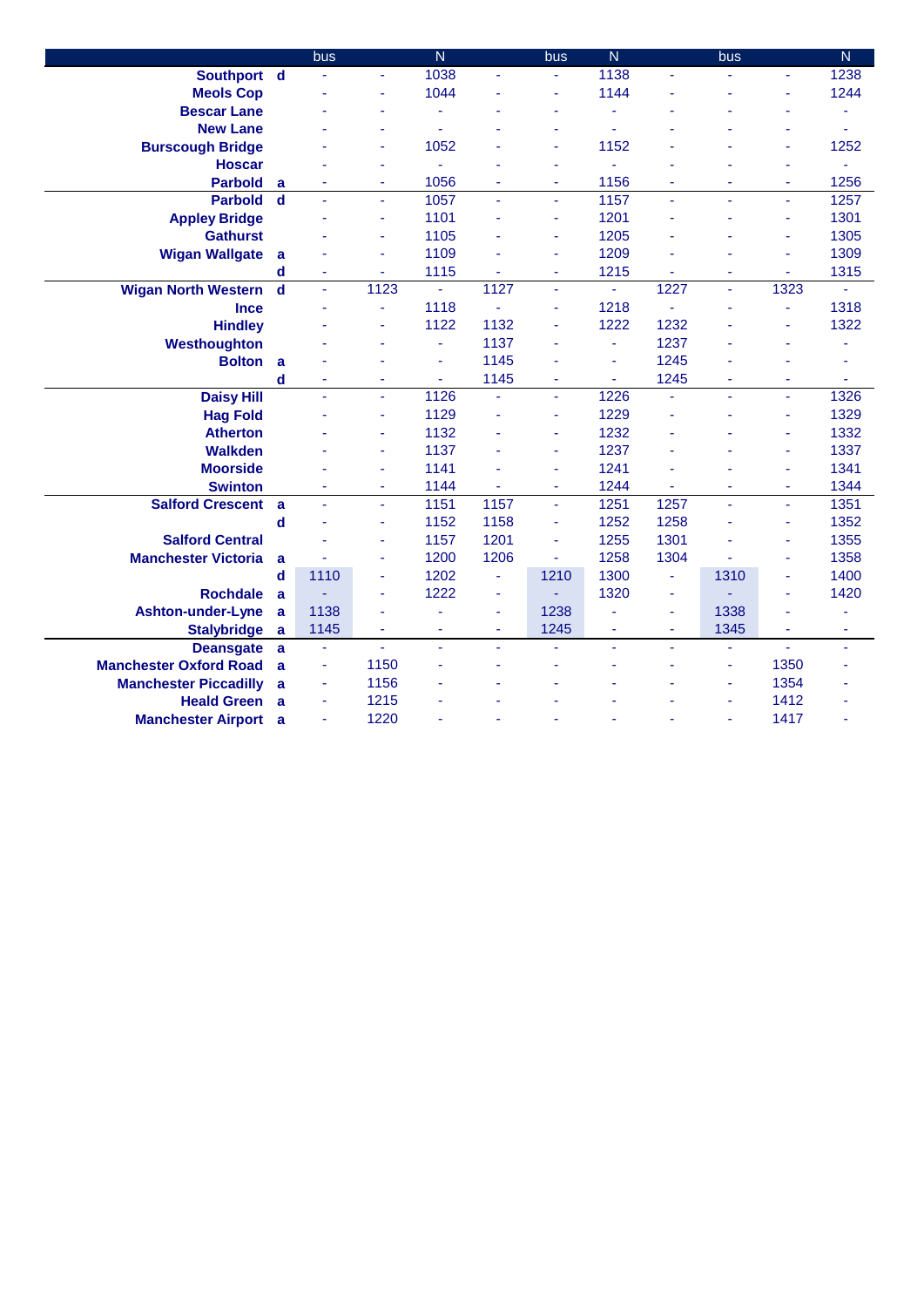|                               |             |                          | bus  |                          | $\overline{N}$ |                          | bus  | $\overline{N}$ |                          | bus  |      |
|-------------------------------|-------------|--------------------------|------|--------------------------|----------------|--------------------------|------|----------------|--------------------------|------|------|
| Southport d                   |             |                          | ä,   | ä,                       | 1338           | ä,                       | ä,   | 1438           | ä,                       |      |      |
| <b>Meols Cop</b>              |             |                          |      | ä,                       | 1344           |                          |      | 1444           |                          |      |      |
| <b>Bescar Lane</b>            |             |                          |      | ä,                       | ä,             |                          |      | ÷              |                          |      |      |
| <b>New Lane</b>               |             |                          |      |                          | L,             |                          |      | ä,             |                          |      |      |
| <b>Burscough Bridge</b>       |             |                          |      | ä,                       | 1352           |                          |      | 1452           |                          |      |      |
| <b>Hoscar</b>                 |             |                          |      | ä,                       | ä,             |                          |      | ä,             |                          |      |      |
| <b>Parbold</b>                | a           |                          | ٠    | $\overline{\phantom{a}}$ | 1356           | $\overline{\phantom{a}}$ | Ξ    | 1456           | $\overline{\phantom{a}}$ | ä,   | ٠    |
| <b>Parbold</b>                | $\mathbf d$ | ä,                       | ä,   | $\blacksquare$           | 1357           | $\blacksquare$           | ä,   | 1457           | ÷                        | ä,   | ٠    |
| <b>Appley Bridge</b>          |             |                          |      | ä,                       | 1401           |                          | ä,   | 1501           |                          |      |      |
| <b>Gathurst</b>               |             |                          |      | ä,                       | 1405           |                          | ä,   | 1505           |                          |      |      |
| <b>Wigan Wallgate</b>         | a           |                          |      | í,                       | 1409           |                          | ä,   | 1509           |                          |      |      |
|                               | d           |                          | ÷    | ÷                        | 1415           |                          | Ξ    | 1515           |                          | ä,   |      |
| <b>Wigan North Western</b>    | $\mathbf d$ | $13\overline{26}$        | ÷,   | 1424                     | ÷,             | 1427                     | ä,   | ÷,             | 1527                     | ä,   | 1624 |
| <b>Ince</b>                   |             |                          | ä,   | ä,                       | 1418           |                          | ä,   | 1518           |                          |      |      |
| <b>Hindley</b>                |             | 1331                     |      | ä                        | 1422           | 1432                     |      | 1522           | 1532                     |      |      |
| Westhoughton                  |             | 1336                     | ä,   | ä                        | ä,             | 1437                     |      | ÷,             | 1537                     |      |      |
| <b>Bolton</b>                 | a           | 1344                     |      |                          | ä,             | 1445                     |      | ä,             | 1545                     |      |      |
|                               | $\mathbf d$ | 1344                     | ä,   | ä,                       | ÷.             | 1445                     | ä,   | ä,             | 1545                     | L,   |      |
| <b>Daisy Hill</b>             |             | ä,                       | ä,   | $\blacksquare$           | 1426           | ä,                       | ä,   | 1526           | ÷,                       | L,   | ٠    |
| <b>Hag Fold</b>               |             |                          | ٠    | ä,                       | 1429           | ÷,                       | ä,   | 1529           | ä,                       |      |      |
| <b>Atherton</b>               |             |                          |      | ä,                       | 1432           |                          | ä,   | 1532           |                          |      |      |
| <b>Walkden</b>                |             |                          | ٠    | ä,                       | 1437           |                          | ä,   | 1537           |                          |      |      |
| <b>Moorside</b>               |             |                          |      | ä,                       | 1441           |                          | ä,   | 1541           |                          |      |      |
| <b>Swinton</b>                |             |                          | ٠    | ٠                        | 1444           |                          | ÷    | 1544           |                          | ä,   |      |
| <b>Salford Crescent</b>       | a           | 1356                     | ä,   | ä,                       | 1451           | 1457                     | ä,   | 1551           | 1557                     | ä,   | ä,   |
|                               | $\mathbf d$ | 1357                     | ä,   | ä,                       | 1452           | 1458                     | ä,   | 1552           | 1558                     |      |      |
| <b>Salford Central</b>        |             | 1400                     |      | ä,                       | 1455           | 1501                     | ä,   | 1555           | 1601                     |      |      |
| <b>Manchester Victoria</b>    | a           | 1403                     |      | ä,                       | 1458           | 1504                     | ä,   | 1558           | 1604                     |      |      |
|                               | d           | ÷.                       | 1410 | ä,                       | 1500           | $\blacksquare$           | 1510 | 1600           | ä,                       | 1610 |      |
| <b>Rochdale</b>               | a           | ÷                        |      | ÷                        | 1520           | ÷                        |      | 1620           | ÷                        |      |      |
| <b>Ashton-under-Lyne</b>      | a           | $\overline{\phantom{a}}$ | 1438 | ä,                       |                | $\blacksquare$           | 1538 | ä,             | ÷                        | 1638 |      |
| <b>Stalybridge</b>            | a           | Ξ                        | 1445 | ٠                        | ÷              | ٠                        | 1545 | ÷              | ٠                        | 1645 | ÷    |
| <b>Deansgate</b>              | a           | ä,                       | ÷,   | ä,                       | ä,             | ä,                       |      | ä,             | ä,                       | ä,   | ä,   |
| <b>Manchester Oxford Road</b> | a           |                          | ÷    | 1452                     |                |                          |      | ÷              | ä,                       | ä,   | 1650 |
| <b>Manchester Piccadilly</b>  | a           |                          | ÷    | 1456                     |                |                          |      |                |                          | L,   | 1701 |
| <b>Heald Green</b>            | a           |                          | Ξ    | 1513                     |                |                          |      |                |                          | ä,   | 1714 |
| <b>Manchester Airport</b>     | a           |                          | ÷    | 1518                     |                |                          |      |                |                          | ä,   | 1718 |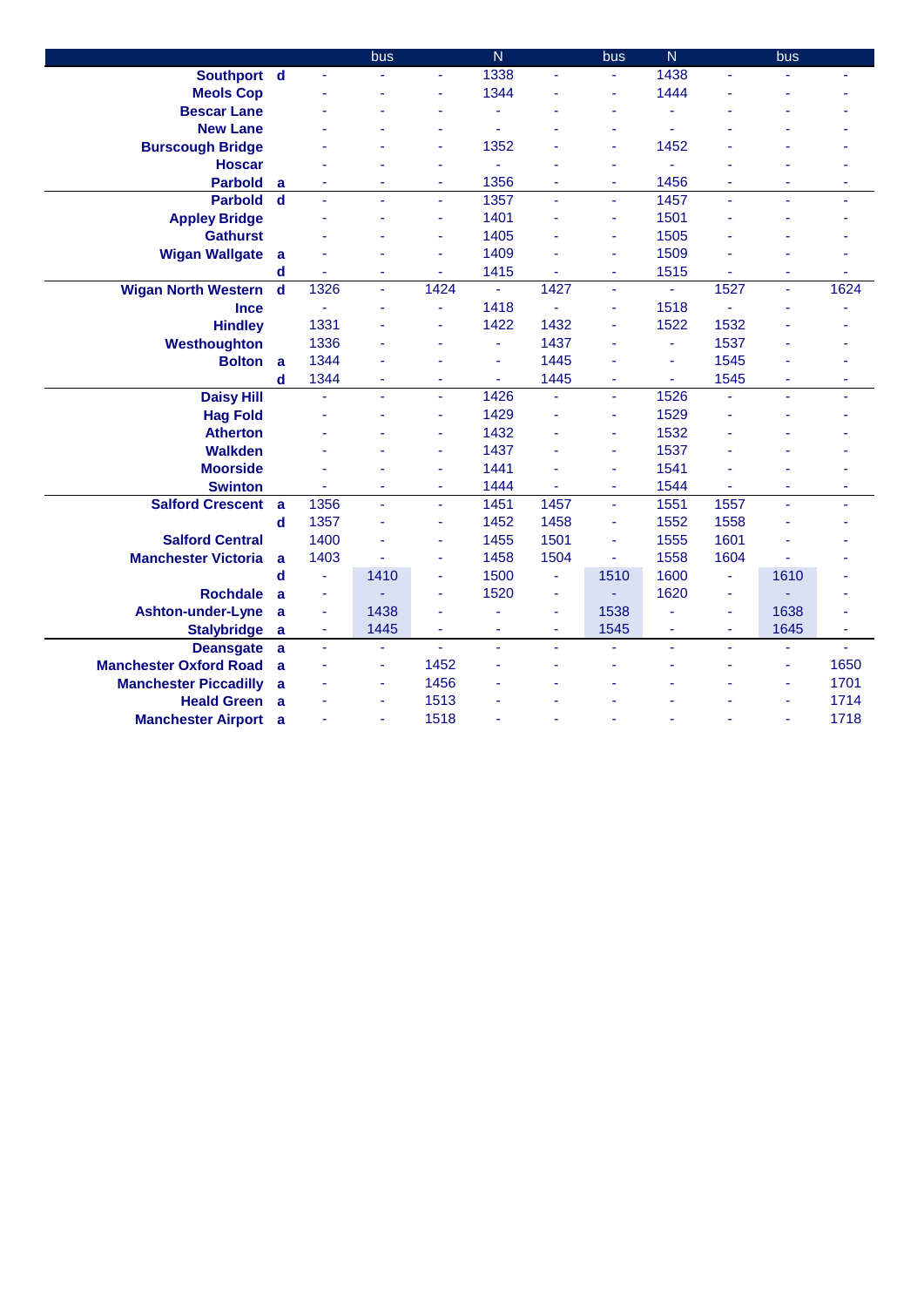|                               |             | $\overline{\mathsf{N}}$ |      | bus            |                | $\overline{N}$ |      | bus  |      | $\overline{N}$ |      |
|-------------------------------|-------------|-------------------------|------|----------------|----------------|----------------|------|------|------|----------------|------|
| Southport d                   |             | 1538                    |      |                |                | 1638           |      |      |      | 1738           |      |
| <b>Meols Cop</b>              |             | 1544                    |      |                |                | 1644           |      |      | ä,   | 1744           |      |
| <b>Bescar Lane</b>            |             |                         |      |                |                |                |      |      | ä,   |                |      |
| <b>New Lane</b>               |             |                         |      |                |                |                |      |      |      |                |      |
| <b>Burscough Bridge</b>       |             | 1552                    |      |                |                | 1652           |      |      | ä,   | 1752           |      |
| <b>Hoscar</b>                 |             | ä,                      |      |                |                | ä,             |      |      | ä,   | ä,             |      |
| <b>Parbold</b>                | a           | 1556                    | ä,   |                | L,             | 1656           |      |      | ä,   | 1756           |      |
| <b>Parbold</b>                | $\mathbf d$ | 1557                    | ä,   | ÷.             | ÷.             | 1657           | ä,   | ä,   | ÷.   | 1757           | ä,   |
| <b>Appley Bridge</b>          |             | 1601                    | ä,   |                | L,             | 1701           |      |      | ä,   | 1801           |      |
| <b>Gathurst</b>               |             | 1605                    |      |                | L,             | 1705           |      |      | ä,   | 1805           |      |
| <b>Wigan Wallgate</b>         | a           | 1609                    |      |                | ä,             | 1709           |      |      | ä,   | 1809           |      |
|                               | d           | 1615                    |      | ÷              | ÷              | 1715           |      | ٠    | ٠    | 1815           | ÷    |
| <b>Wigan North Western</b>    | $\mathbf d$ | ä,                      | 1627 | $\blacksquare$ | 1725           | ä,             | 1727 | ä,   | 1823 | ä,             | 1827 |
| <b>Ince</b>                   |             | 1618                    |      | ٠              | ä,             | 1718           |      | ä,   | ä,   | 1818           |      |
| <b>Hindley</b>                |             | 1622                    | 1632 |                |                | 1722           | 1732 |      | ä,   | 1822           | 1832 |
| Westhoughton                  |             | Ξ                       | 1637 |                |                | ÷              | 1737 |      |      | ٠              | 1837 |
| <b>Bolton</b>                 | a           |                         | 1645 |                |                | ÷              | 1745 |      |      | ä,             | 1845 |
|                               | d           |                         | 1645 | ٠              |                | ÷              | 1745 | ä,   | ÷    | ÷              | 1845 |
| <b>Daisy Hill</b>             |             | 1626                    | ä,   | ä,             | $\blacksquare$ | 1726           | ä,   | ÷,   | ÷    | 1826           |      |
| <b>Hag Fold</b>               |             | 1629                    | ä,   |                |                | 1729           |      |      | ä,   | 1829           |      |
| <b>Atherton</b>               |             | 1632                    |      |                |                | 1732           |      |      | ä,   | 1832           |      |
| <b>Walkden</b>                |             | 1637                    | ٠    |                | ÷,             | 1737           |      |      | ÷    | 1837           |      |
| <b>Moorside</b>               |             | 1641                    |      |                | ÷,             | 1741           |      |      | ٠    | 1841           |      |
| <b>Swinton</b>                |             | 1644                    | ä,   | $\blacksquare$ | ÷,             | 1744           | ä,   | ۰    | ٠    | 1844           | ä,   |
| <b>Salford Crescent</b>       | a           | 1651                    | 1657 | ä,             | ä,             | 1751           | 1757 | ä,   | ä,   | 1851           | 1857 |
|                               | $\mathbf d$ | 1652                    | 1658 |                | L,             | 1752           | 1758 | ä,   | ä,   | 1852           | 1858 |
| <b>Salford Central</b>        |             | 1655                    | 1701 |                | ä,             | 1756           | 1801 |      | ä,   | 1855           | 1901 |
| <b>Manchester Victoria</b>    | a           | 1658                    | 1704 |                | ä,             | 1800           | 1805 |      | ÷    | 1858           | 1904 |
|                               | $\mathbf d$ | 1700                    | ä,   | 1710           | L,             | 1802           | ä,   | 1810 | ä,   | 1900           |      |
| <b>Rochdale</b>               | a           | 1720                    | ÷    |                | ä,             | 1822           | ÷    |      | ÷    | 1920           |      |
| <b>Ashton-under-Lyne</b>      | a           |                         | ÷    | 1738           |                |                | ä,   | 1838 |      |                |      |
| <b>Stalybridge</b>            | a           | Ξ                       | ÷    | 1745           | ٠              | ÷              | Ξ    | 1845 | ÷    | ä,             | ÷    |
| <b>Deansgate</b>              | a           | ä,                      | ä,   | ä,             | $\omega$       | ٠              |      | ä,   | ä,   | ä,             | ٠    |
| <b>Manchester Oxford Road</b> | a           |                         |      | ٠              | 1751           |                |      | ۰    | 1850 |                |      |
| <b>Manchester Piccadilly</b>  | a           |                         |      | ä,             | 1755           |                |      | ä,   | 1900 |                |      |
| <b>Heald Green</b>            | a           |                         |      | $\blacksquare$ | 1814           |                |      | ÷    | 1913 |                |      |
| <b>Manchester Airport</b>     | a           |                         |      | ä,             | 1818           |                |      | ä,   | 1917 |                |      |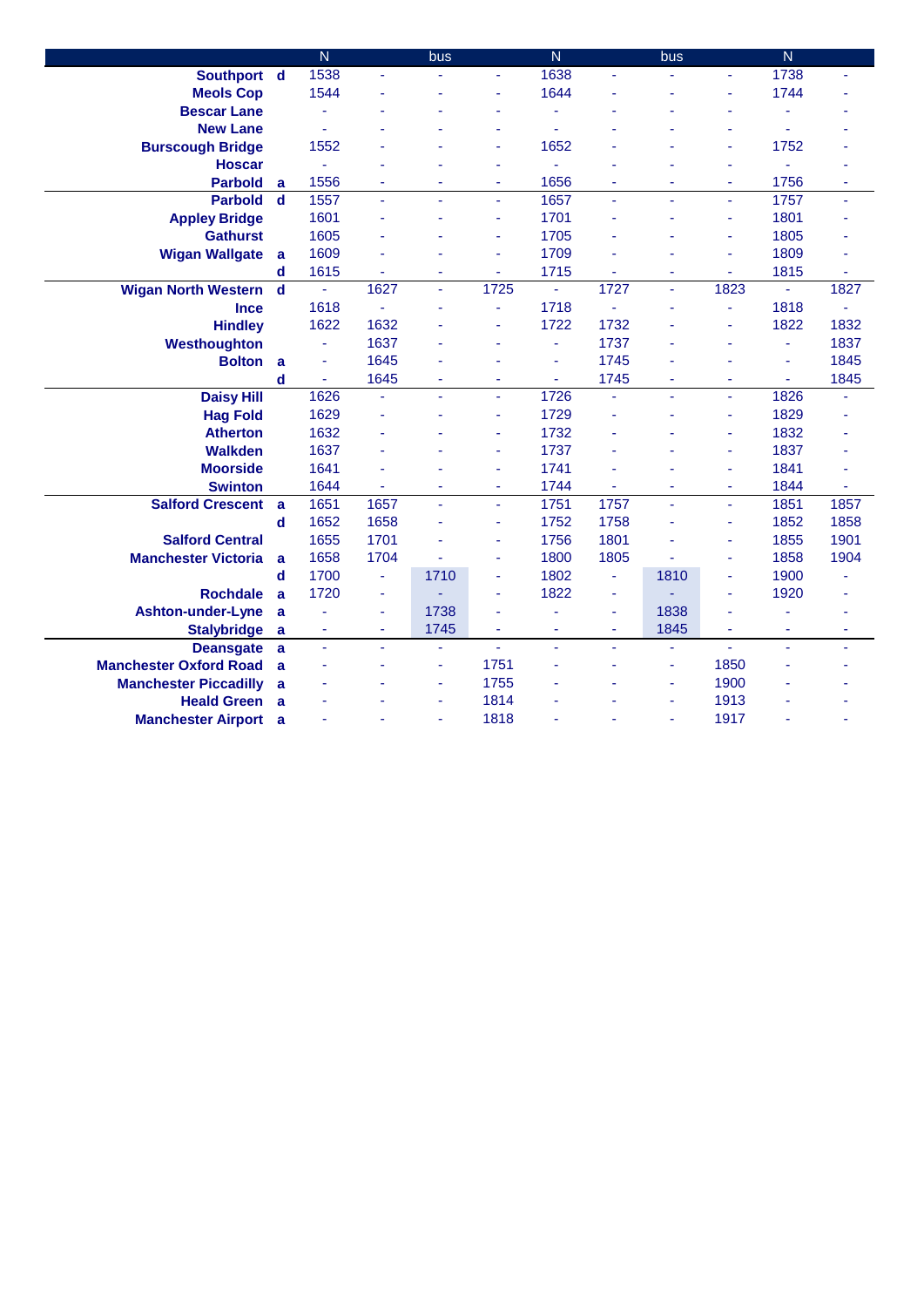|                               |             | bus            | $\overline{\mathsf{N}}$ |                | bus  |                          | $\overline{\mathsf{N}}$ |      | bus  | $\overline{\mathsf{N}}$ |      |
|-------------------------------|-------------|----------------|-------------------------|----------------|------|--------------------------|-------------------------|------|------|-------------------------|------|
| Southport d                   |             | ÷              | 1838                    |                |      |                          | 1938                    | ä,   |      | 2038                    |      |
| <b>Meols Cop</b>              |             |                | 1844                    |                |      |                          | 1944                    |      |      | 2044                    |      |
| <b>Bescar Lane</b>            |             |                | ä,                      |                |      |                          |                         |      | ٠    | L,                      |      |
| <b>New Lane</b>               |             |                |                         |                |      |                          |                         |      | ٠    | L,                      |      |
| <b>Burscough Bridge</b>       |             |                | 1852                    |                |      |                          | 1952                    |      | ä,   | 2052                    |      |
| <b>Hoscar</b>                 |             |                | ä,                      |                |      | ä,                       | ÷.                      |      | ÷    | ÷.                      |      |
| <b>Parbold</b>                | a           | ÷,             | 1856                    |                |      | ٠                        | 1956                    | ä,   | ä,   | 2056                    |      |
| <b>Parbold</b>                | $\mathbf d$ | ä,             | 1857                    | ÷.             | ä,   | ÷.                       | 1957                    | ä,   | ÷.   | 2057                    | ÷,   |
| <b>Appley Bridge</b>          |             | ÷.             | 1901                    |                |      | ٠                        | 2001                    |      | ÷    | 2101                    |      |
| <b>Gathurst</b>               |             | ä,             | 1905                    |                |      | ٠                        | 2005                    |      | ä,   | 2105                    |      |
| <b>Wigan Wallgate</b>         | a           |                | 1909                    |                |      | ä,                       | 2009                    |      | ä,   | 2109                    |      |
|                               | d           | ä,             | 1915                    | ٠              | ä    | $\overline{\phantom{a}}$ | 2015                    | ä,   | Ξ    | 2115                    | ÷    |
| <b>Wigan North Western</b>    | $\mathbf d$ | ä,             | ä,                      | 1927           | ÷.   | 2025                     | ä,                      | 2026 | ä,   | ä,                      | 2127 |
| <b>Ince</b>                   |             | ÷,             | 1918                    |                |      | ä,                       | 2018                    |      | ÷    | 2118                    |      |
| <b>Hindley</b>                |             | ÷              | 1922                    | 1932           |      | ÷                        | 2022                    | 2031 | ÷    | 2122                    | 2132 |
| Westhoughton                  |             |                | ٠                       | 1937           |      |                          | $\blacksquare$          | 2036 |      | ä,                      | 2137 |
| <b>Bolton</b>                 | a           |                | ÷                       | 1945           |      |                          | ÷                       | 2044 |      | ä,                      | 2145 |
|                               | d           | ÷              | ÷                       | 1945           | ä,   | ÷                        | $\blacksquare$          | 2044 | ÷    | $\blacksquare$          | 2145 |
| <b>Daisy Hill</b>             |             | ä,             | 1926                    | ä,             | ä,   | ÷,                       | 2026                    | ä,   | ÷,   | 2126                    |      |
| <b>Hag Fold</b>               |             | ä,             | 1929                    |                |      | ä,                       | 2029                    |      | ä,   | 2129                    |      |
| <b>Atherton</b>               |             |                | 1932                    |                |      |                          | 2032                    |      | ä,   | 2132                    |      |
| <b>Walkden</b>                |             | ٠              | 1937                    |                |      | $\blacksquare$           | 2037                    | ä,   | ÷    | 2137                    |      |
| <b>Moorside</b>               |             |                | 1941                    |                |      | ä,                       | 2041                    |      | ä,   | 2141                    |      |
| <b>Swinton</b>                |             | $\blacksquare$ | 1944                    | ä,             | ä,   | $\overline{\phantom{a}}$ | 2044                    | L,   | ä,   | 2144                    | ä,   |
| <b>Salford Crescent</b>       | a           | $\blacksquare$ | 1951                    | 1957           | ä,   | ä,                       | 2051                    | 2056 | ä,   | 2151                    | 2157 |
|                               | d           | $\blacksquare$ | 1952                    | 1958           | L,   | ÷                        | 2052                    | 2057 | ä,   | 2152                    | 2158 |
| <b>Salford Central</b>        |             |                | 1955                    | 2001           |      | ٠                        | 2055                    | 2059 | ä,   | 2156                    | 2201 |
| <b>Manchester Victoria</b>    | a           |                | 1958                    | 2004           |      | ٠                        | 2058                    | 2103 | ä,   | 2200                    | 2205 |
|                               | d           | 1910           | 2000                    | ÷,             | 2010 | ä,                       | 2100                    | ä,   | 2110 | 2202                    |      |
| <b>Rochdale</b>               | a           |                | 2020                    | ÷              |      |                          | 2120                    | ä,   |      | 2222                    |      |
| <b>Ashton-under-Lyne</b>      | a           | 1938           |                         | $\blacksquare$ | 2038 | ٠                        |                         | ٠    | 2138 |                         |      |
| <b>Stalybridge</b>            | a           | 1945           | ä,                      | ٠              | 2045 | ÷                        | ٠                       | ٠    | 2145 | ä,                      | ٠    |
| <b>Deansgate</b>              | a           | ä,             | ä,                      | ÷.             | ä,   | ä,                       | ä,                      | ä,   |      | ä,                      | ٠    |
| <b>Manchester Oxford Road</b> | a           |                | ä,                      | ä,             | ä,   | 2052                     |                         | ä,   | ÷    | L,                      |      |
| <b>Manchester Piccadilly</b>  | a           |                |                         |                | ٠    | 2056                     |                         |      |      |                         |      |
| <b>Heald Green</b>            | a           |                |                         |                | L,   | 2110                     |                         |      |      |                         |      |
| <b>Manchester Airport</b> a   |             |                |                         |                | ٠    | 2116                     |                         |      |      |                         |      |